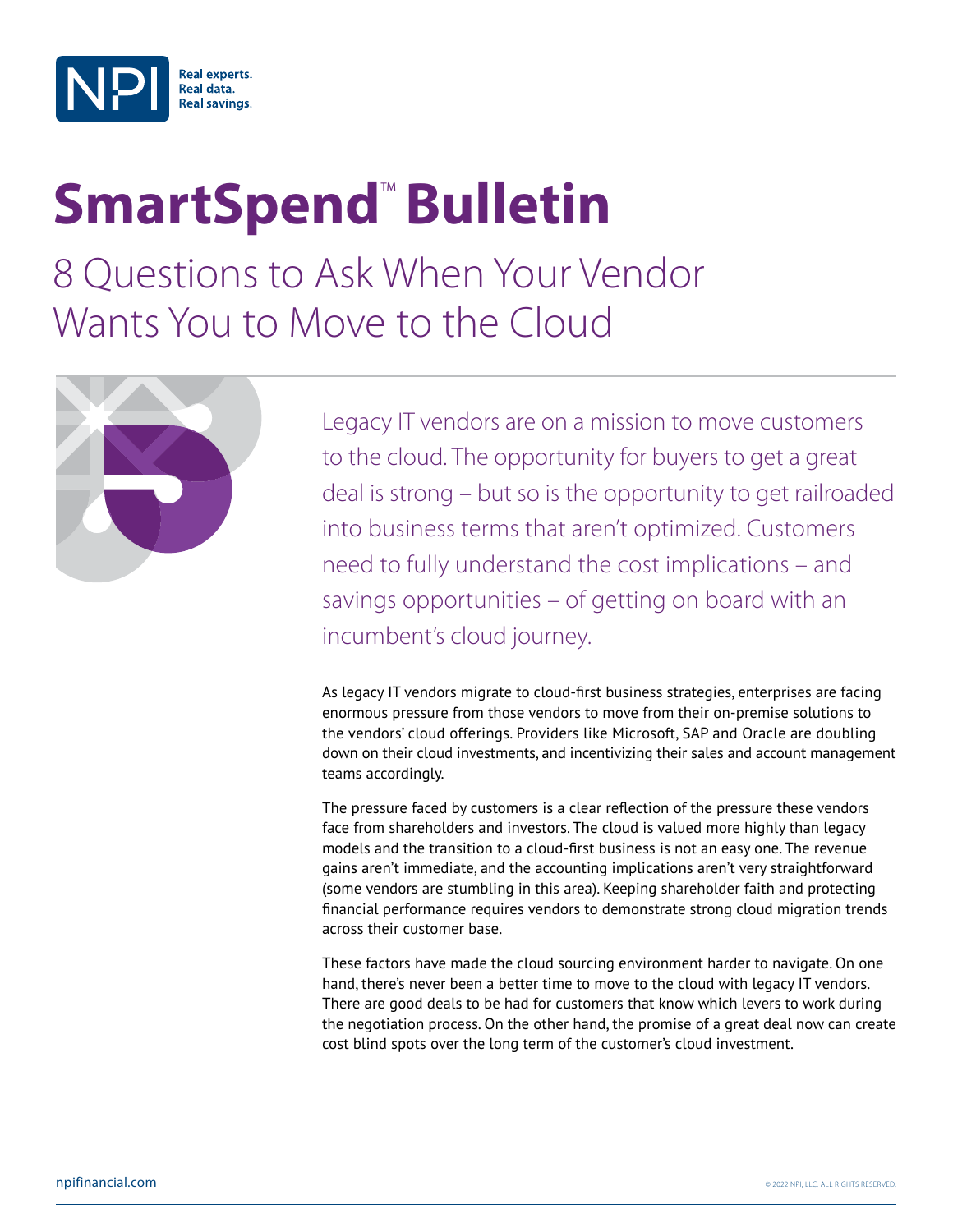Companies need to **have a precise understanding of how a cloud migration will impact costs** across their IT estate in multiple business, contractual and technical scenarios. **Asking the right questions up front will eliminate cost and contractual surprises down the road**.

## **CLOUD COST BLIND SPOTS – WHAT TO ASK BEFORE YOU MIGRATE**

Most enterprises today have multiple cloud initiatives under consideration, including migration to offerings of their incumbent legacy IT vendors. In these cases, there are numerous relationship dynamics at play. These vendors are deeply ingrained into IT operations and have intimate knowledge of a customer's requirements. With years or decades of relationship-building behind them, they're often viewed as a trusted partner rather than a supplier. While they may be tasked with moving one part of the customer footprint to the cloud, they're also responsible for maintaining the customer's on-premise loyalty in other areas of the IT ecosystem. A cloud deal may lead to concessions for on-premise solutions or vice versa – making it that much easier to enter a cloud migration with blinders on, and increasing long-term cost risks.

If you're migrating to the cloud with an incumbent, neutralize some of your cost risks by asking the following questions:

- What contract term duration works best for my business? Cloud contracting is rapidly evolving. Historically, contracts for on-premise solutions have had a contract term ranging from one to three years. A standard contract term has yet to be established for cloud. It varies from vendor to vendor. However, many vendors are pushing for shorter terms – and there are good reasons to consider them on both sides of the table. Many enterprises are wary of the vendor lock-in rampant in on-premise IT. For vendors, a shorter term gives them the opportunity to increase pricing as their solutions gain market share. Companies need to run multiple contract scenarios to weigh the benefits of locking in at a low cost now for a longer term versus the flexibility of a short-term deal. No matter what term length you decide upon, put renewal price escalation caps in place.
- What is the right base count to jump into the cloud with? Volume discounts still apply in the cloud. The more users or usage a company has, the cheaper the cost per unit will be. For that reason, many companies overestimate their usage needs and oversubscribe or overprovision. It's important that companies understand their true usage needs and select a conservative base count that eliminates headroom.
- What are the scaling costs moving forward? You've established a conservative base count, but what happens as your business grows or contracts? Those companies that have locked in low pricing may find they're not able to grandfather in pricing should they grow or shrink usage counts. One way to avoid this issue is to consider tiered pricing for a shorter contract term. Another option is variable pricing, which is based on actual usage versus anticipated units (note: variable pricing isn't yet standard across all vendors in all facets of the cloud, but this may change as more customers advocate for it).

Companies should also get rid of minimum purchase clauses that prevent the business from reducing the number of users in the event of downsizing. For example, a company may need 5,000 users while the economy is strong – then cut its user base to 1,000 as a result of divestiture. Without a clause that protects its right to reduce the number of users, usage and/or functionality, the business can easily be locked into inflexible spending. On the flip side, companies should require vendors to specify their ability to ramp up new users/usage quickly – and what it will cost. This must be specified in the contract, not just in sales talk.

• How will the features and functionality compare in the cloud? What about the customizations and integration already invested in my on-premise solution(s)? Vendors may be eager to push you to the cloud version of their offerings, but that doesn't mean you'll get the same features and [functionality. This is especially true](http://npifinancial.com) 

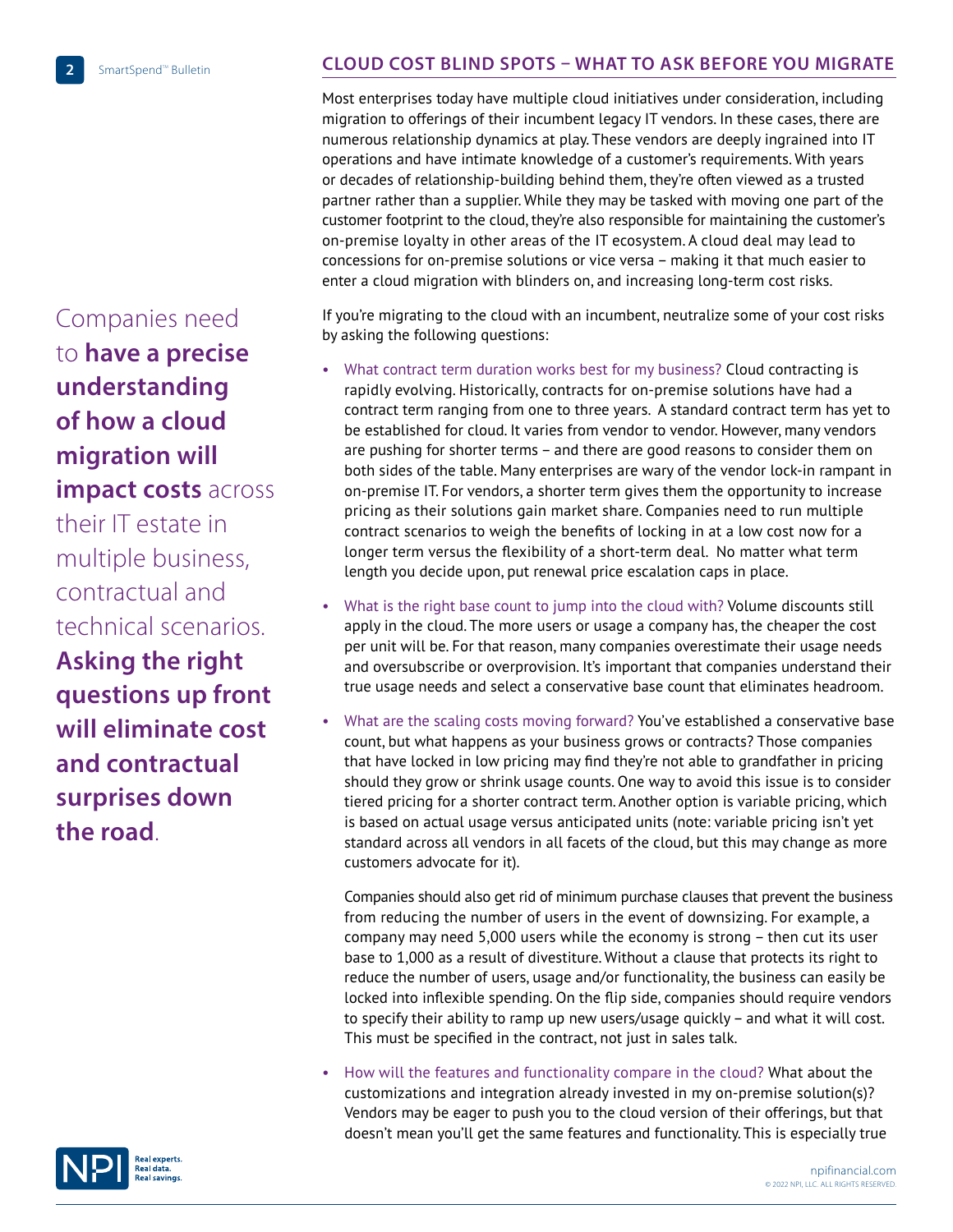**Beware – haste equals risk.** Before customers migrate to the cloud with an incumbent, they need to understand the numerous hidden costs and risks.

if you've invested in on-premise customizations or special integration across your IT ecosystem. Companies need to work with their vendors to determine if necessary customizations and integrations will be supported in the cloud, and the associated cost implications.

• How will a migration to the cloud impact my traditional IT service providers? Many enterprises rely on managed service providers and/or IT outsourcing providers to handle facets of their IT operations. It's important for companies to assess whether a cloud migration will impact the cost and performance of these relationships. Integration, service level agreements, security, indemnification and other legal terms are gray areas that may be affected.

Data ownership is another point of concern. Many companies migrate to the cloud assuming the data migration and ownership costs will be incurred by the vendor. That's not always the case and, depending on the vendor and your network of IT service providers, this can add another cost and complexity layer to the cloud migration process. Companies need to establish data ownership up front in the sourcing process. This includes who owns the data, as well as the data migration procedures and costs.

• Will migration to the cloud drive other IT costs higher? When deployed across an enterprise IT environment, XaaS solutions typically require access to core IT assets (often on-premise) within the business. This access – sometimes referred to as "indirect access" or "third-party access" – often requires additional licenses to be purchased from other vendors in your ecosystem. While some vendors are clear on when additional licenses are required, others aren't. For example, Oracle has been known to charge customers for every server running VMware, regardless of whether the server is actually running Oracle's database.

Another concern is the contractual obligations associated with the incumbent on-premise solution. Migrating to Microsoft's Office 365 may seem like a no-brainer, but what happens if you still have a year left on the data center that hosts the 200 Exchange Servers that support your current Office environment? In this instance, companies need to creatively explore options to ensure they're not doubling up on costs as they migrate to the cloud – such as working with Microsoft and the colocation facility to move the existing agreement term up, or finding ways to redeploy those assets.

These are just two examples of why companies need to have a clear understanding of the contractual and cost obligations at the intersections of cloud and on-premise throughout the IT ecosystem.

• How will my discounts and incentives compare in the cloud? On-premise and cloud discounts are not an apples-to-apples comparison. Those discounts and concessions that sweetened the pot for an on-premise offering may not be applicable given the nuances of the cloud. To protect (and increase) these incentives, companies need to be creative in the negotiation process.

First, companies should demand strong discounts for their initial migration to the cloud. They should also have a strategy in place for protecting these discounts at renewal time. This requires having access to competitive pricing and benchmark data well before the renewal event occurs. And if you will be continuing to use some on-premise solutions from a vendor, be sure to take this opportunity to improve the pricing, discounts and terms of remaining on-premise purchases and renewals. It's best to look at your whole investment with that vendor.